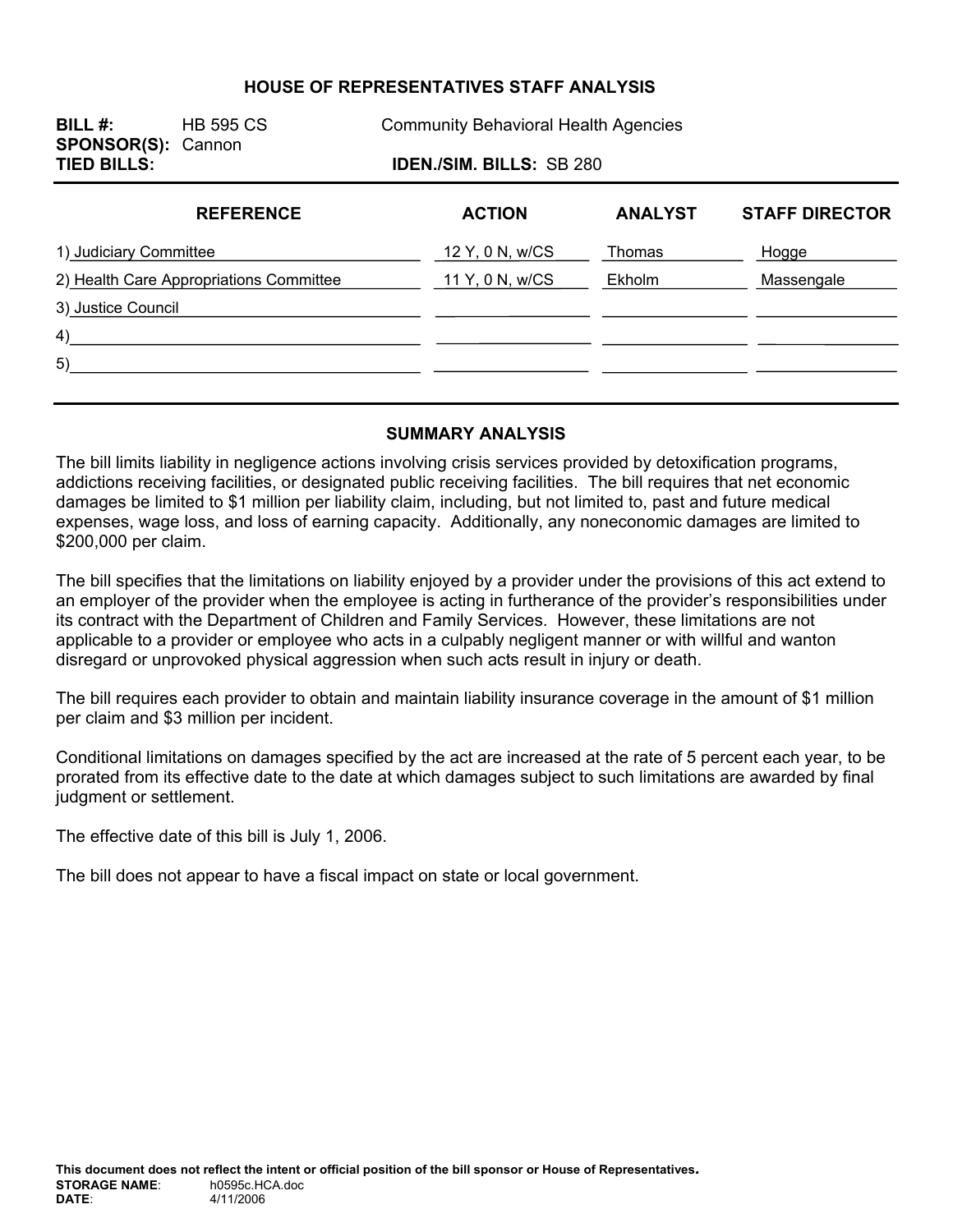# **FULL ANALYSIS**

# **I. SUBSTANTIVE ANALYSIS**

# A. HOUSE PRINCIPLES ANALYSIS:

**Provide limited government**—The bill mandates that each provider obtain and maintain liability insurance coverage in the amount of \$1 million per claim and \$3 million per incident.

**Promote personal responsibility**—The bill limits the liability of a provider in certain civil actions.

**Empower families**—To the extent that providers reduce their costs for liability insurance and from legal immunity, the offering of services, with the attendant emotional and financial benefits, may increase for families.

# B. EFFECT OF PROPOSED CHANGES:

# **PRESENT SITUATION**

#### **Background on the Provision of Mental Health Services Prevention of Substance Abuse**

Part I of chapter 394, F.S., is the Florida Mental Health Act, also known as "the Baker Act." The Baker Act describes the criteria and process for the involuntary examination of a person who is believed to have a mental illness and, because of that illness, has refused voluntary examination or is unable to determine that an examination is necessary and is a danger to themself or others or likely to suffer from self-neglect to the degree that it endangers his or her well-being. The statute authorizes law enforcement, certain mental health clinical professionals, or the court to require that an individual be involuntarily detained for evaluation for a period up to 72 hours.

In addition to procedural requirements for involuntary examination and voluntary and involuntary treatment, the Baker Act provides a framework for the public mental health service delivery system. The "front door" to that system is the public receiving facility. Receiving facilities admit persons for involuntary examination and are defined in the statute as "any public or private facility designated by the Department of Children and Family Services (DCF) to receive and hold involuntary patients under emergency conditions or for psychiatric evaluation and to provide short-term treatment."<sup>1</sup> Public receiving facilities are those facilities that receive public funds specifically for Baker Act examinations. Under s. 394.459(2), F.S., receiving facilities are required to examine and provide treatment to everyone, regardless of their diagnosis or ability to pay. Public receiving facilities are usually colocated with a community mental health provider agency or a public hospital.

A crisis stabilization unit is defined as "a program that provides an alternative to inpatient hospitalization and that provides brief, intensive services 24 hours a day, seven days a week, for mentally ill individuals who are in an acutely disturbed state."<sup>2</sup> The definition of "crisis stabilization unit" and licensure requirements for these programs are found in part IV of chapter 394, F.S., the Community Substance Abuse and Mental Health Services Act.

Part V of chapter 397, F.S., provides criteria and procedures for the involuntary admission of an individual in an acute substance abuse crisis. A person meets the criteria for involuntary admission if he or she is substance abuse impaired and because of such impairment has lost the power of selfcontrol with respect to substance use and either is likely to harm himself or herself or others or is in need of substance abuse services and his or her judgment has been so impaired that the person is

# 1 Section 394.455(26), F.S.

 $^{2}$  Section 394.67(5), F.S.

**STORAGE NAME:**  $\begin{array}{ccc} \sim & \text{no595c.HCA.doc} \\ 4/11/2006 & \text{PAGE: } 2 \end{array}$ **DATE**: 4/11/2006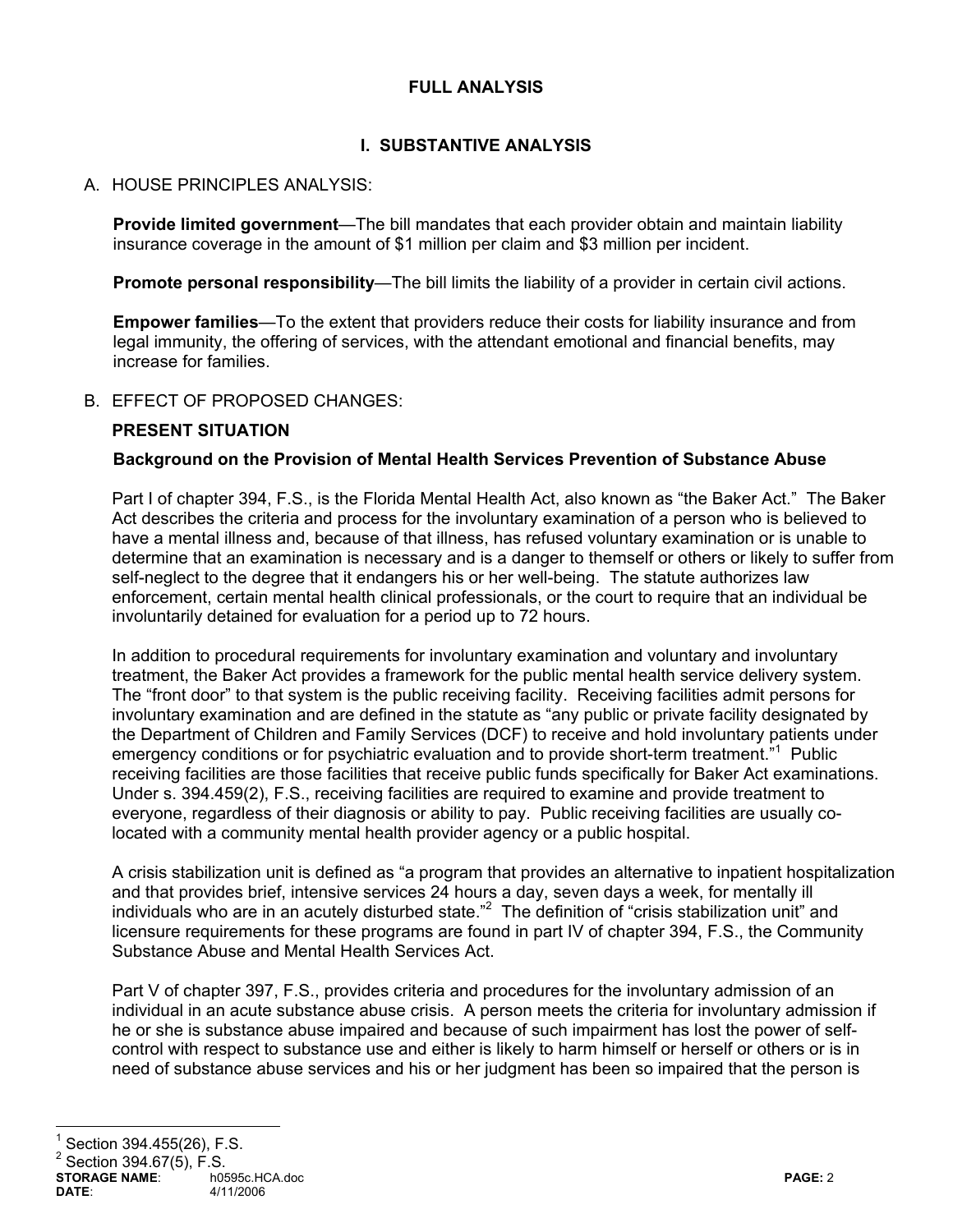unable to appreciate the need for treatment or services.<sup>3</sup> An individual may be compelled to emergency admission for detoxification, assessment, or stabilization through one of several pathways including law enforcement, physician certification, parent or guardian consent, or court order.

Substance abuse providers may be licensed by the DCF for one or several separate service components.<sup>4</sup> Included in these licensed service components are detoxification programs and addictions receiving facilities. Detoxification services may be provided within a facility that is licensed as a substance abuse treatment program or in a hospital licensed under chapter 395, F.S. Addictions receiving facilities (ARFs) are state-owned, state-operated, or state-contracted programs licensed by the DCF and designated as secure facilities to provide an intensive level of care. All persons admitted to ARFs are considered clients of the DCF and their admission cannot be denied solely on the basis of their inability to contribute to the cost of their care.<sup>5</sup> However, admission may be denied because of failure to meet admission criteria, medical or behavioral conditions beyond management capabilities of the program, or lack of space, services, or financial resources to pay for care.<sup>6</sup> Detoxification services may be provided on a residential or outpatient basis to assist an individual with the physiological and psychological withdrawal from the effects of substance abuse. While most of these programs are funded by the DCF, some of them are private, for-profit organizations that receive no funding from DCF.

As of Fiscal Year (FY) 2004-2005, DCF maintained contracts with 168 substance abuse providers and 249 community mental health provider agencies. There are currently 75 public receiving facilities and 53 private receiving facilities designated by the DCF. Among the public facilities, 47 are licensed by the Agency for Health Care Administration and designated as crisis stabilization units. The agency may not issue a license to a crisis stabilization unit unless the unit receives state funds. Of the substance abuse providers, 32 provide substance abuse detoxification services and 10 are licensed as ARFs. In FY 2004-2005, services were provided to 69,059 individuals through mental health or substance abuse crisis services agencies under contract with the DCF.

Current DCF contracts specify that a provider is an independent contractor and not an agent of the department and that the provider agrees to indemnify, defend and hold the department, its agencies, officers, and employees harmless from all claims, suits, judgments, or damages including attorneys' fees arising out of any act, actions, neglect or omission by the provider, its agents or employees. According to the Florida Council for Community Health (the "Council"), approximately 98 percent of persons served by these facilities are low income, uninsured individuals, or Medicaid eligible and virtually all funding for receiving facilities comes from local, state and federal government sources.

According to the council, the cost of medical malpractice liability insurance is limiting the ability of publicly-supported community mental health and substance abuse agencies to provide critical treatment and intervention services that are relied upon by law enforcement, local communities and state agencies. The Council states that medical malpractice insurance rates for community mental health and substance abuse agencies have increased 105 percent over the past three years, approximately 35 percent per year. In some cases, 5 percent or more of a facility's operating budget is used to pay for liability insurance.

The average cost of liability insurance for a community behavioral health provider was \$238,847 in FY 2002-2003. The average yearly cost in FY 2003-2004 was \$355,715, and increase of 49 percent. As an example of the impact on treatment capacity, a community mental health provider could have provided an additional 1,457 bed days of crisis stabilization care in lieu of paying for liability insurance during FY 2003-2004. The following chart provided by the council shows examples of the escalation of liability insurance premiums (which includes medical malpractice, officers and directors insurance and other liability insurance) for a sample of behavioral health care providers:

<sup>&</sup>lt;sup>3</sup> Section 397.675, F.S.<br><sup>4</sup> Section 397.675, F.S.

Section 397.311(18), F.S.

<sup>5</sup> Section 397.431(5), F.S.

 $6$  Section 397.6751, F.S.

**STORAGE NAME**: h0595c.HCA.doc **PAGE:** 3 **DATE**: 4/11/2006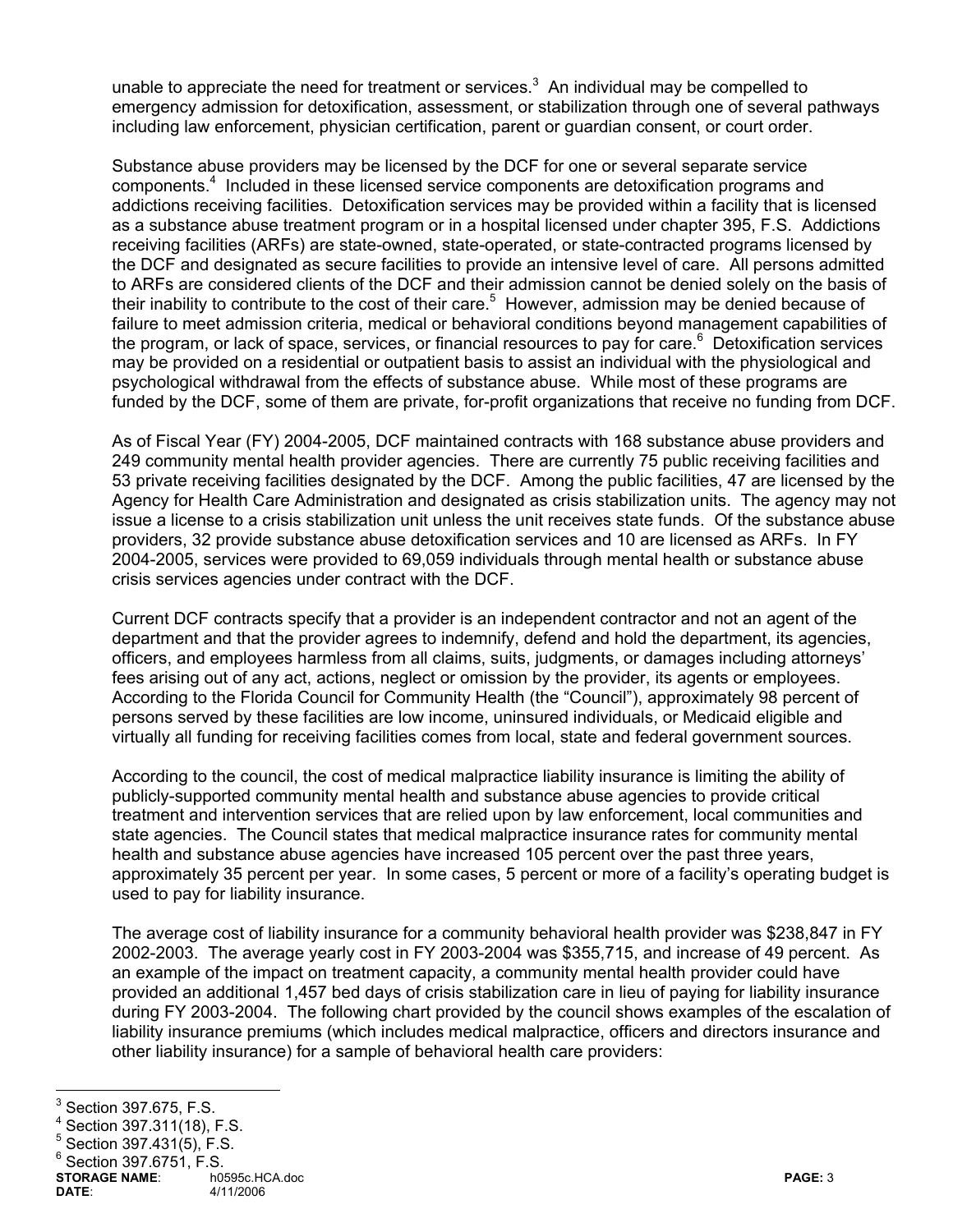#### **Sample of Community Providers' Annual Insurance Premium Increases FY 2002-03 through FY 2005-06**

|                            | FY 2002-03      | FY 2003-04      | FY 2004-05      | FY 2005-06      | % Increase from  |
|----------------------------|-----------------|-----------------|-----------------|-----------------|------------------|
| <b>Facility</b>            | <b>Premiums</b> | <b>Premiums</b> | <b>Premiums</b> | <b>Premiums</b> | '02-03 to '05-06 |
| <b>Act Corporation</b>     | \$391,000       | \$425,000       | \$582,061       | \$619,603       | 58.5%            |
| Lakeview Center            | \$555,301       | \$793,063       | \$1,063,966     | \$1,236,461     | 122.7%           |
| Personal Enrichment        | \$72,315        | \$225,662       | \$187,556       | \$159,454       | 120.5%           |
| Meridian Behavioral Health | \$306,364       | \$420,174       | \$520,896       | \$543,201       | 77.3%            |
| Apalachee Center           | \$95,630        | \$247,239       | \$186,031       | \$272,355       | 184.8%           |
| <b>Bayview Center</b>      | \$59,280        | \$88,952        | \$119,629       | \$137,646       | 132.2%           |
| Manatee Glens              | \$99,744        | \$125,379       | \$137,404       | \$162,473       | 62.9%            |
| LifeStream                 | \$137,843       | \$167,463       | \$221,535       | \$257,879       | 87.1%            |
| Bridgeway                  | \$160,250       | \$281,539       | \$219,817       | \$238,270       | 48.7%            |
|                            |                 |                 |                 |                 |                  |
| Average Cost / % Change    | \$208,636       | \$308,275       | \$359,877       | \$403,038       | 93.18%           |

Source: Florida Council for Behavioral Healthcare, Helping Florida Families in Crisis: Liability Limits for State Funded Detoxification and Public Receiving Facilities, January 1, 2006

#### **Report by the Department of Children and Family Services on the Experience of Public Receiving Facilities in Securing and Maintaining Medical Malpractice Insurance**

In 2004, the Florida Legislature, in proviso language in the General Appropriations Act, mandated that the DCF develop a report that reviewed the experience of public receiving facilities in securing and maintaining medical malpractice insurance. The review was to include the current cost of insurance and the rate of increase or decrease in these costs over the past three years and the experience of these facilities with lawsuits and associated awards. The department was directed to investigate whether these facilities were experiencing problems with malpractice insurance and the impact such problems have on service delivery. The department delivered the report to the Governor and the Senate and House Appropriations committees by December 31, 2004.

The report states that the median cost of insurance for public receiving facilities rose by 72.5 percent during the four years 2001 to 2004, from \$15,210 in FY 2001-2002 to \$26,239 in FY 2003-2004. During this same period, the reporting agencies' acute care budgets increased by 23.01 percent.

# **Similar Statutory Provisions**

Liability limits and immunity provisions similar to those proposed in this bill are extended to health care<sup>7</sup> and other providers serving inmates of the state correctional system, $8$  providers under contract with the Department of Juvenile Justice,<sup>9</sup> and eligible child welfare lead agencies.<sup>10</sup> These immunities are not applicable to a provider or employee who acts in a culpably negligent manner or with willful and wanton disregard or unproved physical aggression when such acts result in injury or death.

# **EFFECT OF PROPOSED CHANGES**

The bill creates s. 394.9085, F.S., to specify that certain facilities or programs [a detoxification program defined in s. 397.311(18)(b), F.S, an addictions receiving facility defined in s. 397.311(18)(a), F.S., or a designated public receiving facility defined in s. 394.455(26), F.S.] shall have liability limits in negligence actions based on services for crisis stabilization. The bill requires that net economic damages be limited to \$1 million per liability claim, including, but not limited to, past and future medical expenses, wage loss, and loss of earning capacity. The bill also specifies that damages be offset by

<sup>-&</sup>lt;br>7 Section 456.048, F.S.

<sup>8</sup> Section 946.5026, F.S.

<sup>9</sup> Section 985.31(5)(d), F.S.

Section  $409.1671(1)(h)$ , F.S.

**STORAGE NAME**: h0595c.HCA.doc **PAGE:** 4 **DATE**: 4/11/2006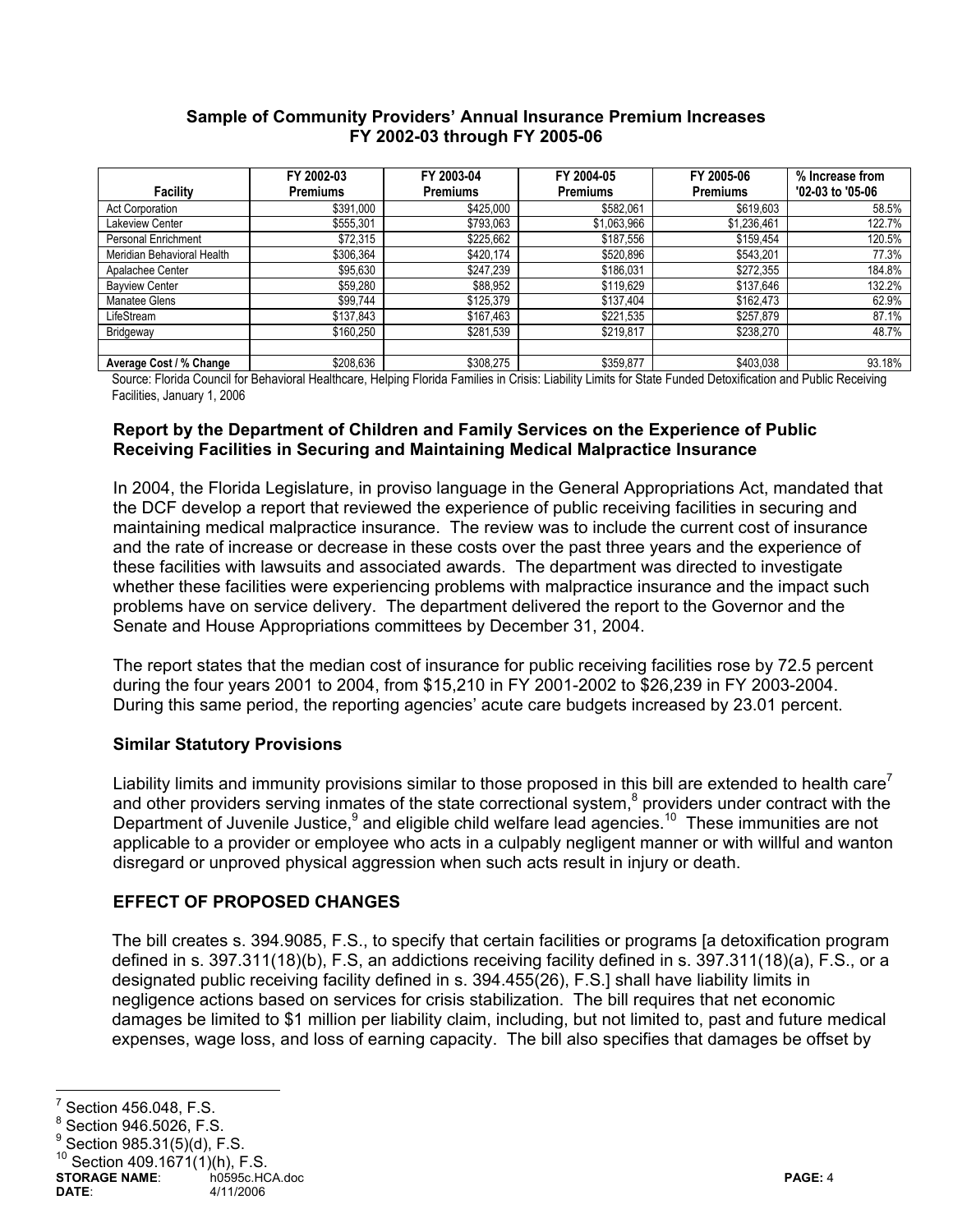any collateral source payment that is paid in accordance with s. 768.76, F.S. Additionally, any noneconomic damages specified against the entities specified by this bill are limited to \$200,000 per claim. The provider or its insurer must assume any costs for defending actions brought under this section.

The bill specifies that the limitations on liability enjoyed by a provider under the provisions of this act extend to an employee of the provider when the employee is acting in furtherance of the provider's responsibilities under its contract with DCF. However, these limitations are not applicable to a provider or employee who acts in a culpably negligent manner or with willful and wanton disregard or unprovoked physical aggression when such acts result in injury or death.

The bill specifies that a person who provides contractual services to DCF is not an employee or agent of the state for the purposes of chapter 440, F.S. (Worker's Compensation). The bill requires each provider to obtain and maintain liability insurance coverage in the amount of \$1 million per claim and \$3 million per incident.

The bill additionally specifies that the conditional limitations on damages specified by this act shall be increased at the rate of five percent each year, to be prorated from its effective date to the date at which damages subject to such limitations are awarded by final judgment or settlement.

The bill specifies that the newly-created section shall not be construed to waive sovereign immunity for any governmental unit or other entity protected by sovereign immunity. Further, Section 768.28, F.S., regarding waiver of sovereign immunity in tort actions shall continue to apply to all governmental units and such entities.

C. SECTION DIRECTORY:

**Section 1.** Creates 768.0755, F.S., relating to behavioral provider liability.

**Section 2.** Provides that the bill takes effect on July 1, 2006.

# **II. FISCAL ANALYSIS & ECONOMIC IMPACT STATEMENT**

- A. FISCAL IMPACT ON STATE GOVERNMENT:
	- 1. Revenues:

This bill does not appear to have a fiscal impact on state revenues.

2. Expenditures:

This bill does not appear to have a fiscal impact on state expenditures.

# B. FISCAL IMPACT ON LOCAL GOVERNMENTS:

1. Revenues:

This bill does not appear to have a fiscal impact on local government revenues.

2. Expenditures:

This bill does not appear to have a fiscal impact on local government expenditures.

C. DIRECT ECONOMIC IMPACT ON PRIVATE SECTOR:

The provisions of this bill limit the economic damages recoverable by certain individuals who have been damaged in tort and require that certain substance abuse and mental health providers purchase general liability coverage.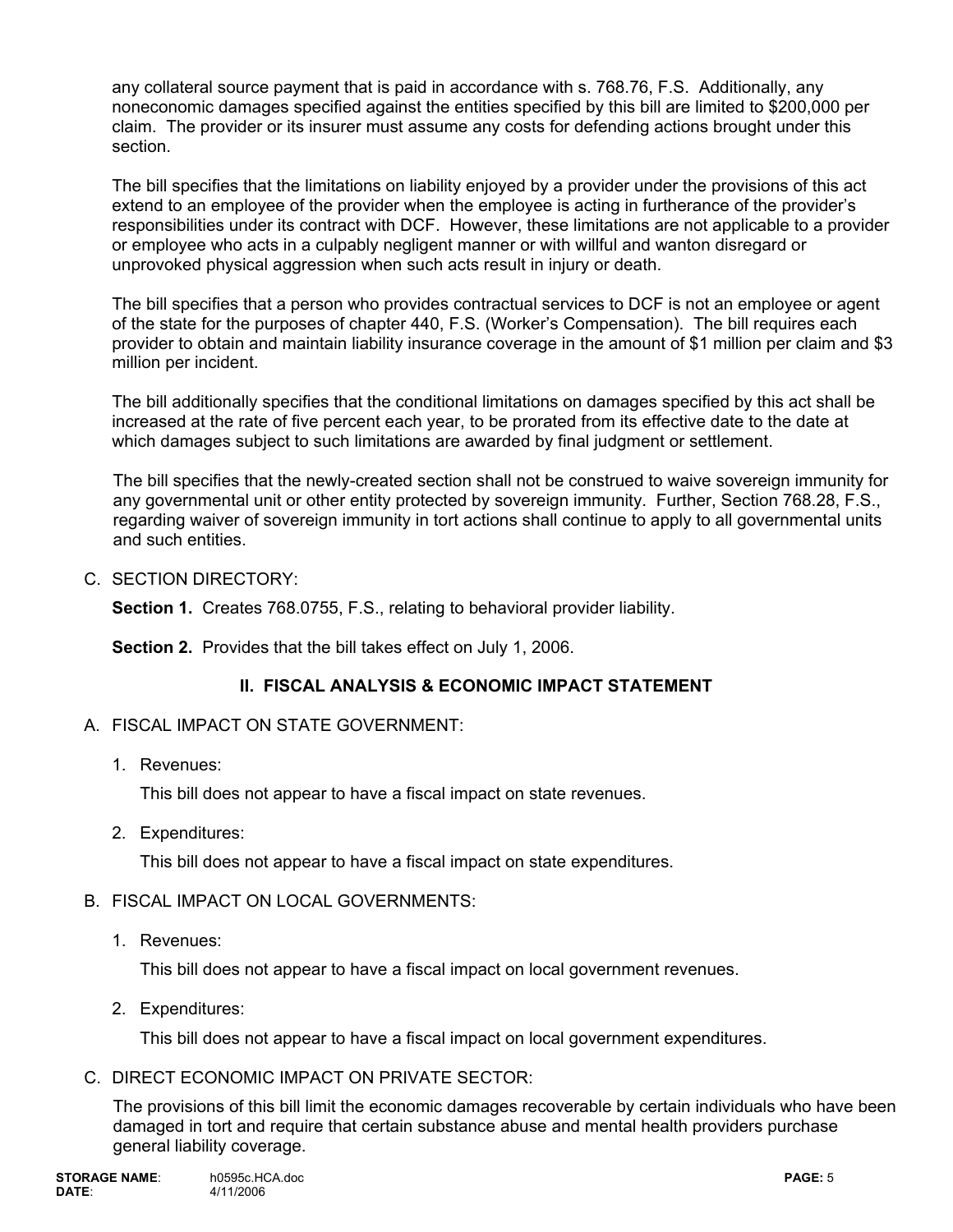The Department of Children and Family Services reports that limiting the damages awarded to an individual may have a direct positive impact on certain mental health and substance abuse providers by containing the cost of their insurance premiums, thereby reducing their administrative costs.

To the extent that providers reduce their costs for insurance and legal fees, there may be increased funding available for services. Conversely, to the extent that injured persons are not able to recover fully for their injuries, more families may be dependent on government-funded assistance programs.

D. FISCAL COMMENTS:

None.

# **III. COMMENTS**

- A. CONSTITUTIONAL ISSUES:
	- 1. Applicability of Municipality/County Mandates Provision:

Not applicable because this bill does not appear to require counties or cities to: spend funds or take action requiring the expenditure of funds; reduce the authority of counties or cities to raise revenues in the aggregate; or reduce the percentage of a state tax shared with counties or cities.

2. Other:

#### **Access to Courts**

Article I, section 21 of the Florida Constitution provides: "The courts shall be open to every person for redress of any injury, and justice shall be administered without sale, denial or delay."<sup>11</sup> The Legislature must not unduly or unreasonably burden or restrict access. The Florida Constitution protects "only rights that existed at common law or by statute prior to the enactment of the Declaration of Rights of the Florida Constitution."<sup>12</sup> In order to make a colorable claim of denial of access to courts, an aggrieved party must demonstrate that the Legislature has abolished a common-law right previously enjoyed by the people of Florida and, if so, that it has not provided a reasonable alternative for redress and that there is not an "overpowering public necessity" for eliminating the right. $13$ 

B. RULE-MAKING AUTHORITY:

The bill does not appear to create a need for rulemaking or rulemaking authority.

C. DRAFTING ISSUES OR OTHER COMMENTS:

None.

# **IV. AMENDMENTS/COMMITTEE SUBSTITUTE & COMBINED BILL CHANGES**

On March 28, 2006, the Judiciary Committee adopted one amendment to this bill. The amendment rewrote a portion of the original bill to:

- clarify that the bill applies to negligence actions arising out of the provision of crisis stabilization services;
- remove the provisions relating to allowing a claims bill;
- clarify that the required insurance coverage is for paying claims arising out of these negligence actions;

 $\overline{a}$ 

<sup>&</sup>lt;sup>11</sup> See generally 10A FLA. JUR. 2D CONSTITUTIONAL LAW §§ 360-69.<br><sup>12</sup> Fla. Jur. 2d., s. 360.

**STORAGE NAME**: h0595c.HCA.doc **PAGE:** 6 **DATE**: 4/11/2006  $13$  Kluger v. White, 281 So. 2d 1, 4 (Fla. 1973).